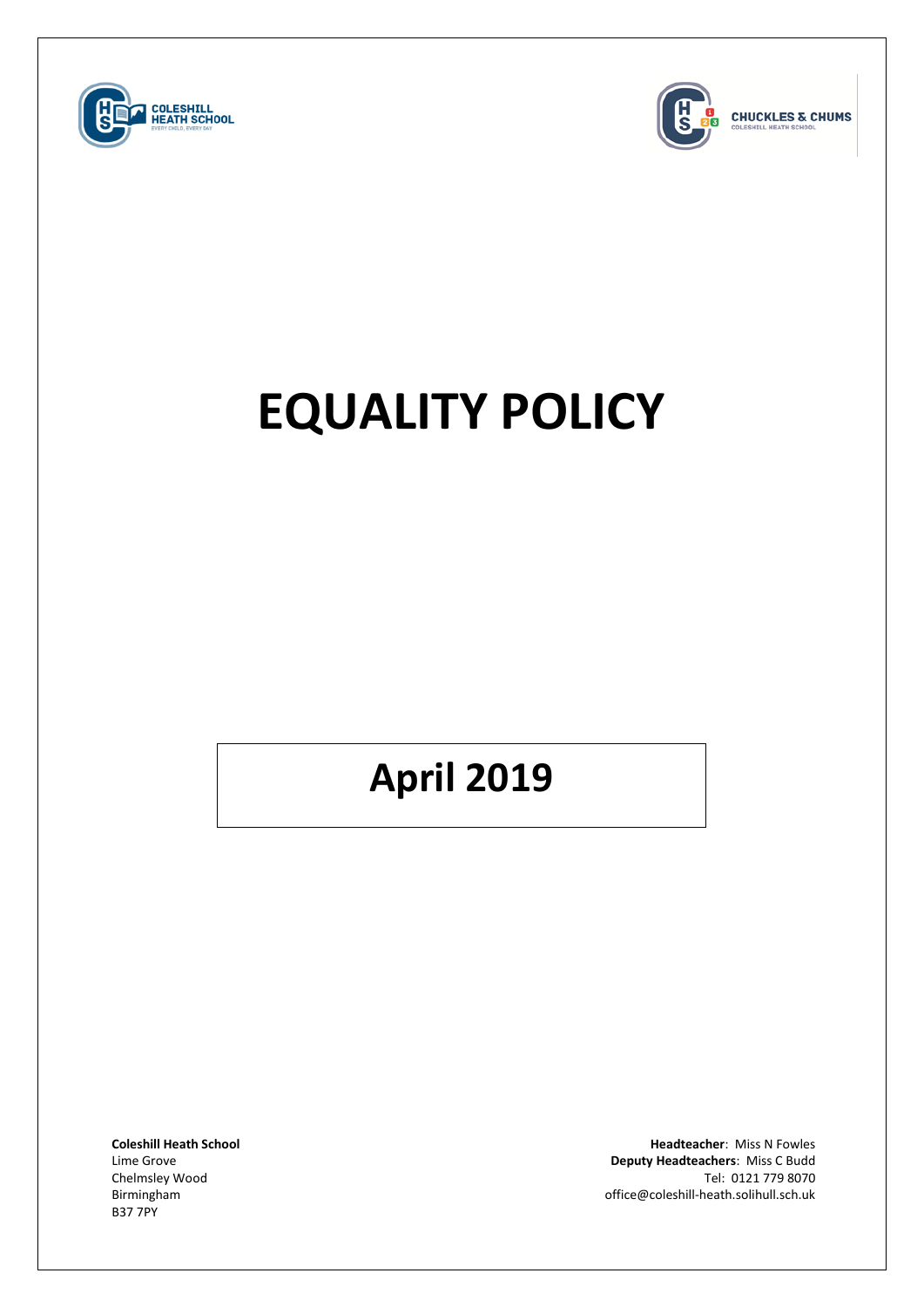### **COLESHILL HEATH SCHOOL**

#### **Equality Policy**

- 1 Legal framework 1.1 The Equality Act 2010 introduced a single Public Sector Equality Duty (PSED) that applies to public bodies, including maintained schools and Academies, and extends to certain protected characteristics –
	- Race
	- Disability
	- **Gender**
	- Age
	- Religion or belief
	- Sexual orientation
	- Pregnancy and maternity
	- Gender reassignment
- 1.2 This combined equality duty came into effect in April 2011. It has three main elements. In carrying out their functions, public bodies are required to have due regard to the need to:
	- Eliminate discrimination and other conduct that is prohibited by the Act,
	- Advance equality of opportunity between people who share a protected characteristic and people who do not share it,
	- Foster good relations across all characteristics between people who share a protected characteristic and people who do not share it.
- 1.3 We welcome our duties under the Equality Act 2010 to eliminate discrimination, advance equality of opportunity and foster good relations in relation to age (as appropriate), disability, ethnicity, gender, religion and sexual identity.
- 2 Guiding principles in fulfilling the legal obligations cited above, we are guided by nine principles:
- 2.1 All learners are of equal value.

We see all learners and potential learners, and their parents and carers, as of equal value:

- whether or not they are disabled
- whatever their ethnicity, culture, national origin or national status
- whatever their gender and gender identity
- whatever their religious or non-religious affiliation or faith background
- whatever their sexual identity.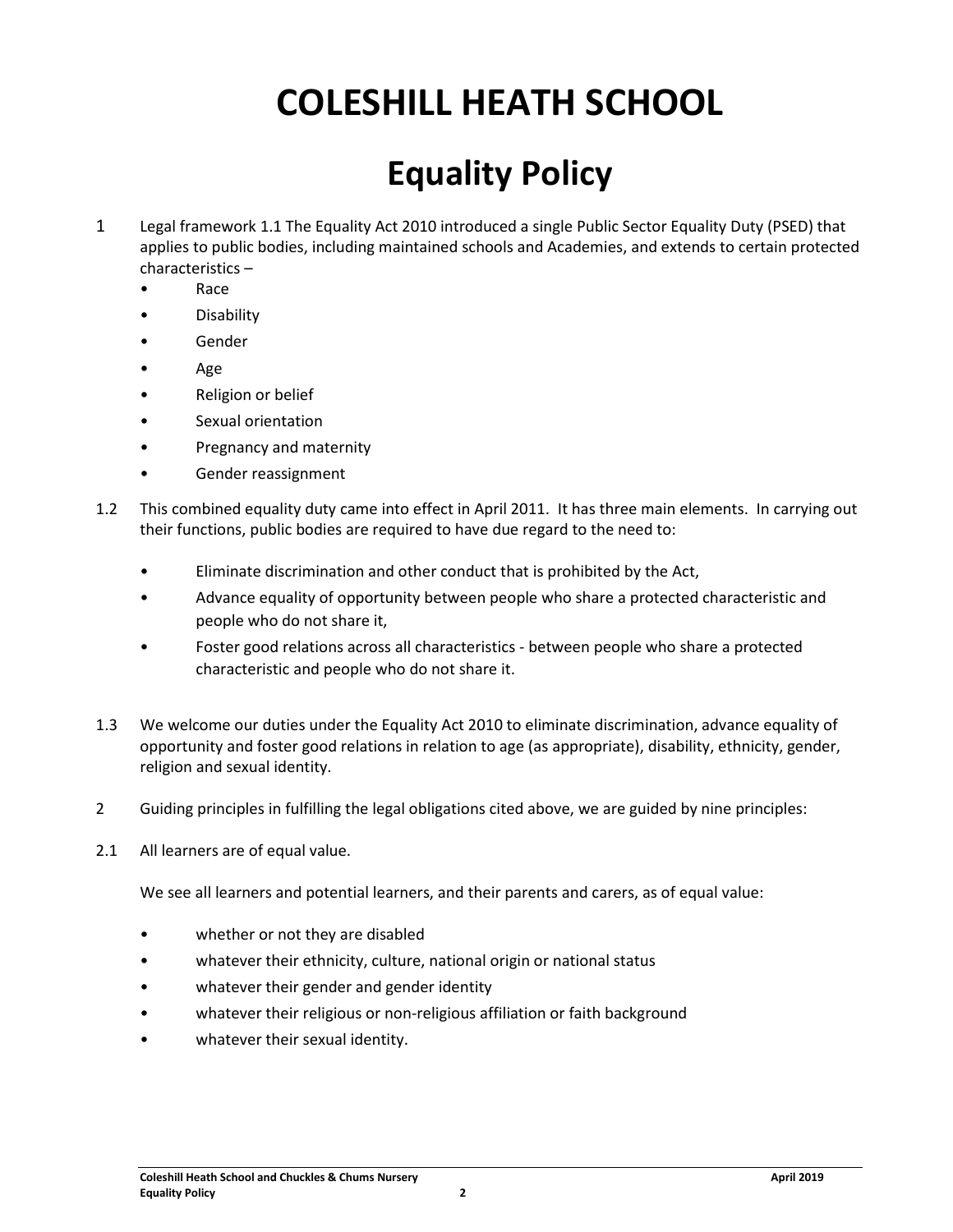2.2 We recognise and respect difference.

Treating people equally (Principle 1 above) does not necessarily involve treating them all the same. Our policies, procedures and activities must not discriminate but must nevertheless take account of differences of life-experience, outlook and background, and in the kinds of barrier and disadvantage which people may face, in relation to:

- disability, so that reasonable adjustments are made
- ethnicity, so that different cultural backgrounds and experiences of prejudice are recognised
- gender, so that the different needs and experiences of girls and boys, and women and men, are recognised
- religion, belief or faith background sexual identity.
- 2.3 We foster positive attitudes and relationships, and a shared sense of cohesion and belonging.

We intend that our policies, procedures and activities should promote:

- positive attitudes towards disabled people, good relations between disabled and nondisabled people, and an absence of harassment of disabled people
- positive interaction, good relations and dialogue between groups and communities different from each other in terms of ethnicity, culture, religious affiliation, national origin or national status, and an absence of prejudice-related bullying and incidents
- mutual respect and good relations between boys and girls, and women and men, and an absence of sexual and homophobic harassment.
- 2.4 We observe good equalities practice in staff recruitment, retention and development

We ensure that policies and procedures should benefit all employees and potential employees, for example in recruitment and promotion, and in continuing professional development:

- whether or not they are disabled
- whatever their ethnicity, culture, religious affiliation, national origin or national status
- whatever their gender and sexual identity, and with full respect for legal rights relating to pregnancy and maternity.
- 2.5 We aim to reduce and remove inequalities and barriers that already exist

In addition to avoiding or minimising possible negative impacts of our policies, we take opportunities to maximise positive impacts by reducing and removing inequalities and barriers that may already exist between:

- disabled and non-disabled people
- people of different ethnic, cultural and religious backgrounds
- girls and boys, women and men.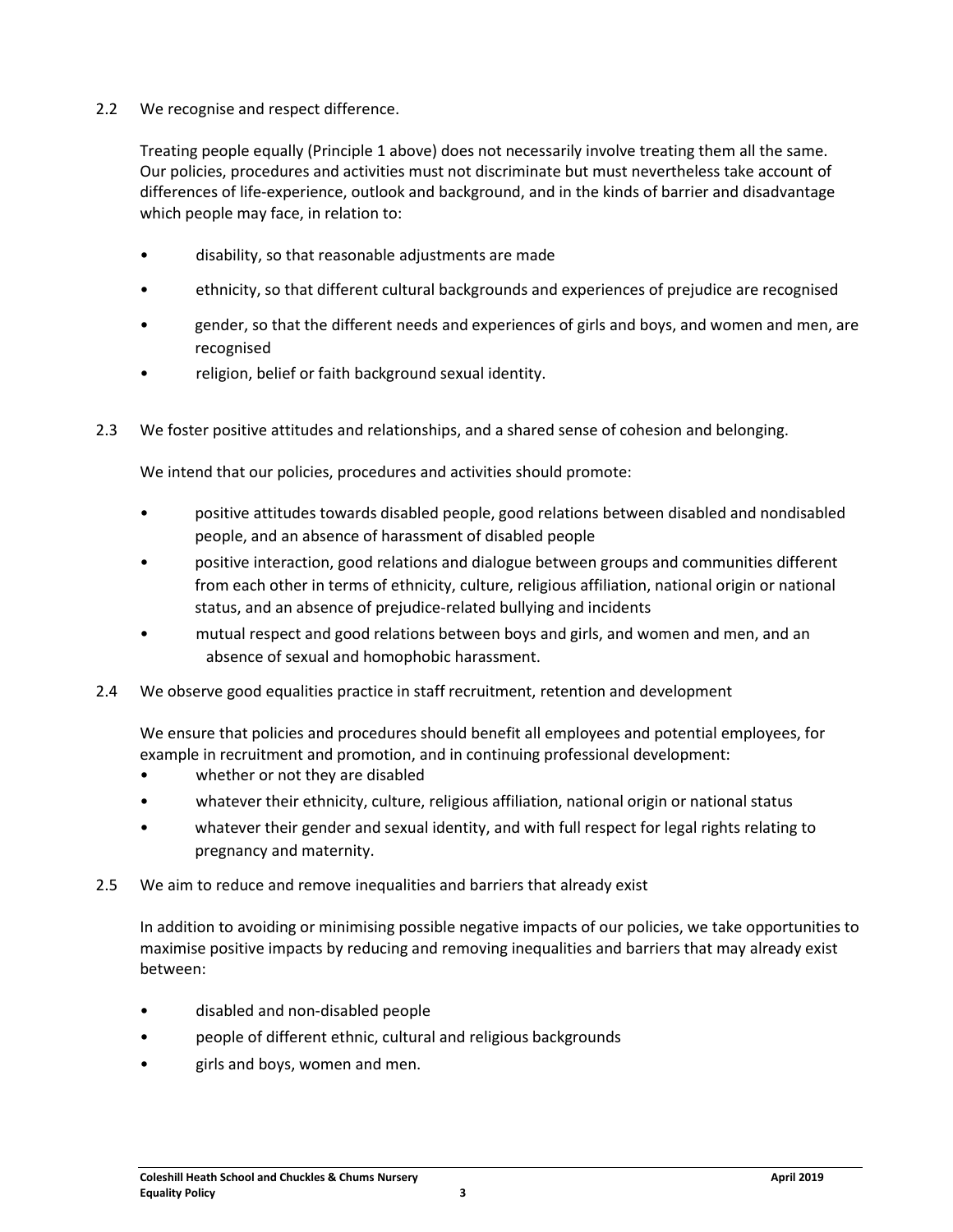- 2.6 Society as a whole should benefit; we intend that our policies and activities should benefit society as a whole, both locally and nationally, by fostering greater social cohesion, and greater participation in public life of:
	- disabled people as well as non-disabled
	- people of a wide range of ethnic, cultural and religious backgrounds
	- both women and men, girls and boys
- 2.7 We base our practices on sound evidence. We maintain and publish quantitative and qualitative information about our progress towards greater equality in relation to:
	- disability
	- ethnicity, religion and culture
	- gender.
- 3 Equality Objectives
- 3.1 We recognise that the actions resulting from a policy statement such as this are what make a difference.
- 3.2 We will review the policy annually and report on the progress of the policy at governors' inclusion panel.
- 4 The curriculum

We keep each curriculum subject or area under review in order to ensure that teaching and learning reflect the seven principles above.

- 5 Ethos and organisation
	- We ensure the principles listed above apply to the full range of our policies and practices, including those that are concerned with:
	- pupils' progress, attainment and achievement
	- pupils' personal development, welfare and well-being
	- teaching styles and strategies
	- admissions and attendance
	- staff recruitment, retention and professional development
	- care, guidance and support
	- behaviour, discipline and exclusions
	- working in partnership with parents, carers and guardians
	- working with the wider community.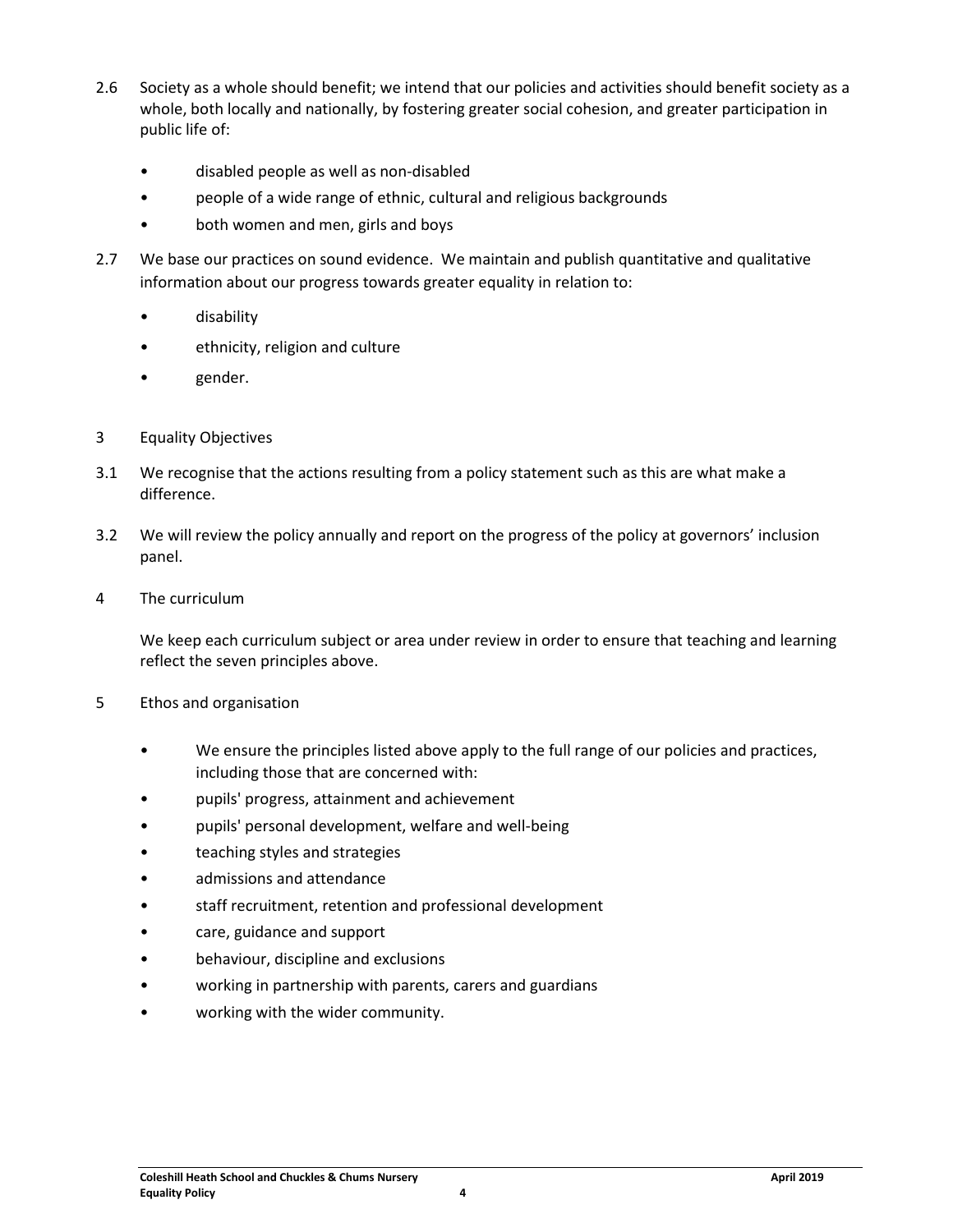- 6 Addressing prejudice and prejudice-related bullying
- 6.1 The school is opposed to all forms of prejudice which stand in the way of fulfilling our legal duties:
	- prejudices around disability and special educational needs
	- prejudices around racism and xenophobia, including those that are directed towards religious groups and communities, for example anti-Semitism and Islamophobia, and those that are directed against Travellers, migrants, refugees and people seeking asylum
	- prejudices reflecting sexism and homophobia.
- 6.2 There is guidance in behaviour policy on how prejudice-related incidents should be identified, assessed, recorded and dealt with.
- 6.3 We take seriously our obligation to report regularly to the local authority about the numbers, types and seriousness of prejudice-related incidents at our school and how they are dealt with.
- 7 Roles and responsibilities
- 7.1 The governing body is responsible for ensuring that the school complies with legislation, and that this policy and its related procedures and action plans are implemented.
- 7.2 The headteacher is responsible for implementing the policy; for ensuring that all staff are aware of their responsibilities and are given appropriate training and support; and for taking appropriate action in any cases of unlawful discrimination.
- 7.3 A senior member of staff has day-to-day responsibility for co-ordinating implementation of the policy.
- 7.4 All staff are expected to:
	- promote an inclusive and collaborative ethos in their classroom deal with any prejudice related incidents that may occur
	- plan and deliver curricula and lessons that reflect the principles
	- support pupils in their class for whom English is an additional language
	- keep up-to-date with equalities legislation relevant to their work.
- 8 Information and resources
- 8.1 We ensure that the content of this policy is known to all staff and governors and, as appropriate, to all pupils and their parents and carers.
- 8.2 All staff and governors have access to a selection of resources which discuss and explain concepts of equality, diversity and community cohesion in appropriate detail.
- 9 Religious observance

We respect the religious beliefs and practice of all staff, pupils and parents, and comply with reasonable requests relating to religious observance and practice.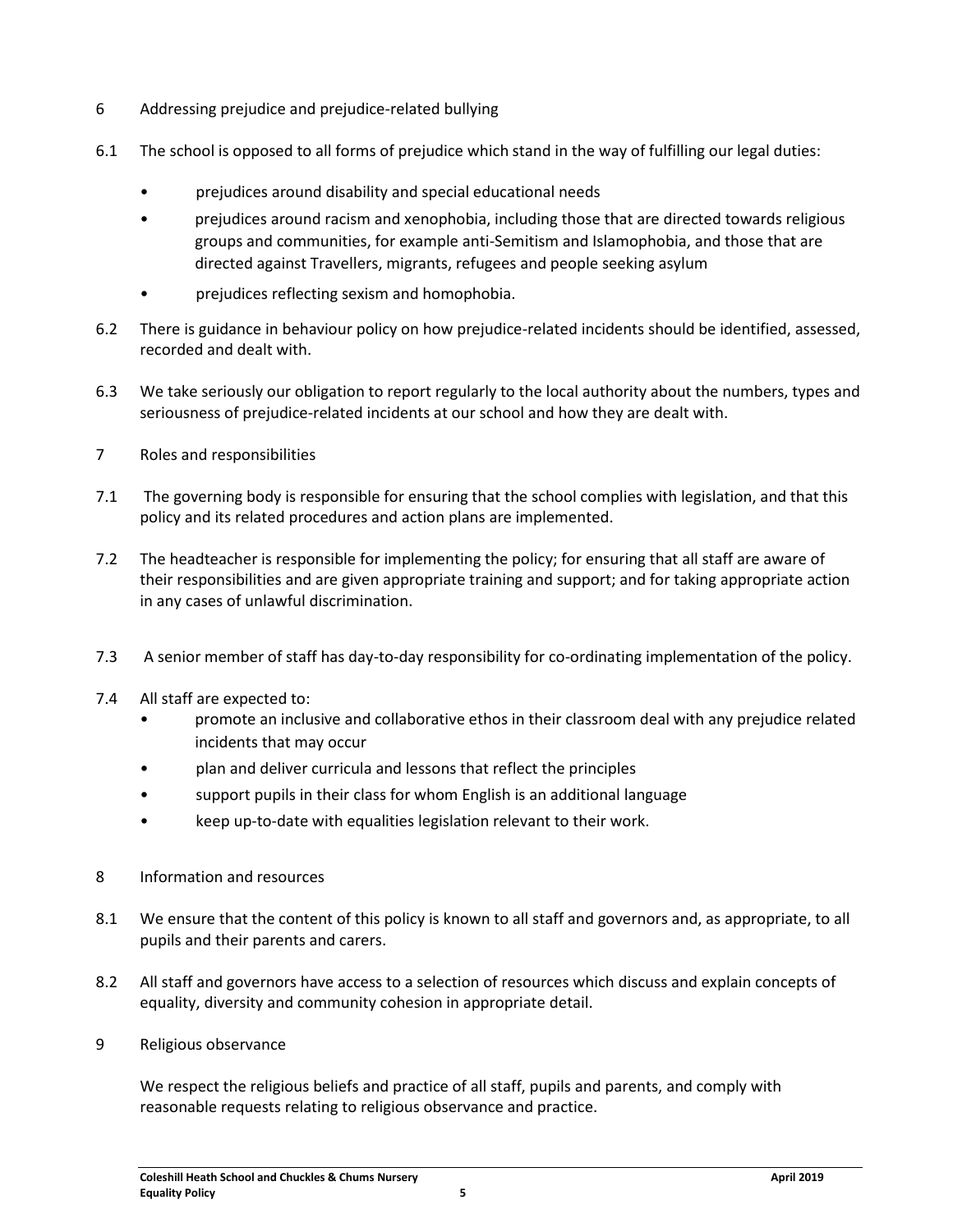#### 10 Staff development and training

We ensure that all staff, including support and administrative staff, receive appropriate training and opportunities for professional development, both as individuals and as groups or teams.

11 Breaches of the policy

Breaches of this policy will be dealt with in the same ways that breaches of other school policies are dealt with, as determined by the headteacher and governing body.

- 12 Monitoring and evaluation
- 12.2 We collect, analyse and use data in relation to achievement, broken down as appropriate according to disabilities and special educational needs; ethnicity, culture, language, religious affiliation, national origin and national status; and gender.

Coleshill Heath School is committed to ensuring equality of provision throughout the school community. To achieve this, our equality objectives are as follows:

- To promote cultural development and understanding through a varied range of experiences
- To tackle prejudice and promote understanding in relation to people with differences and disabilities
- To ensure that all pupils are given similar opportunities with regards to after-school clubs and activities
- To narrow the gaps in attainment between certain protected and disadvantaged groups and the best attaining pupils
- To allow equal access to information for all parents
- To ensure the school environment is accessible as possible to all pupils, staff and visitors.